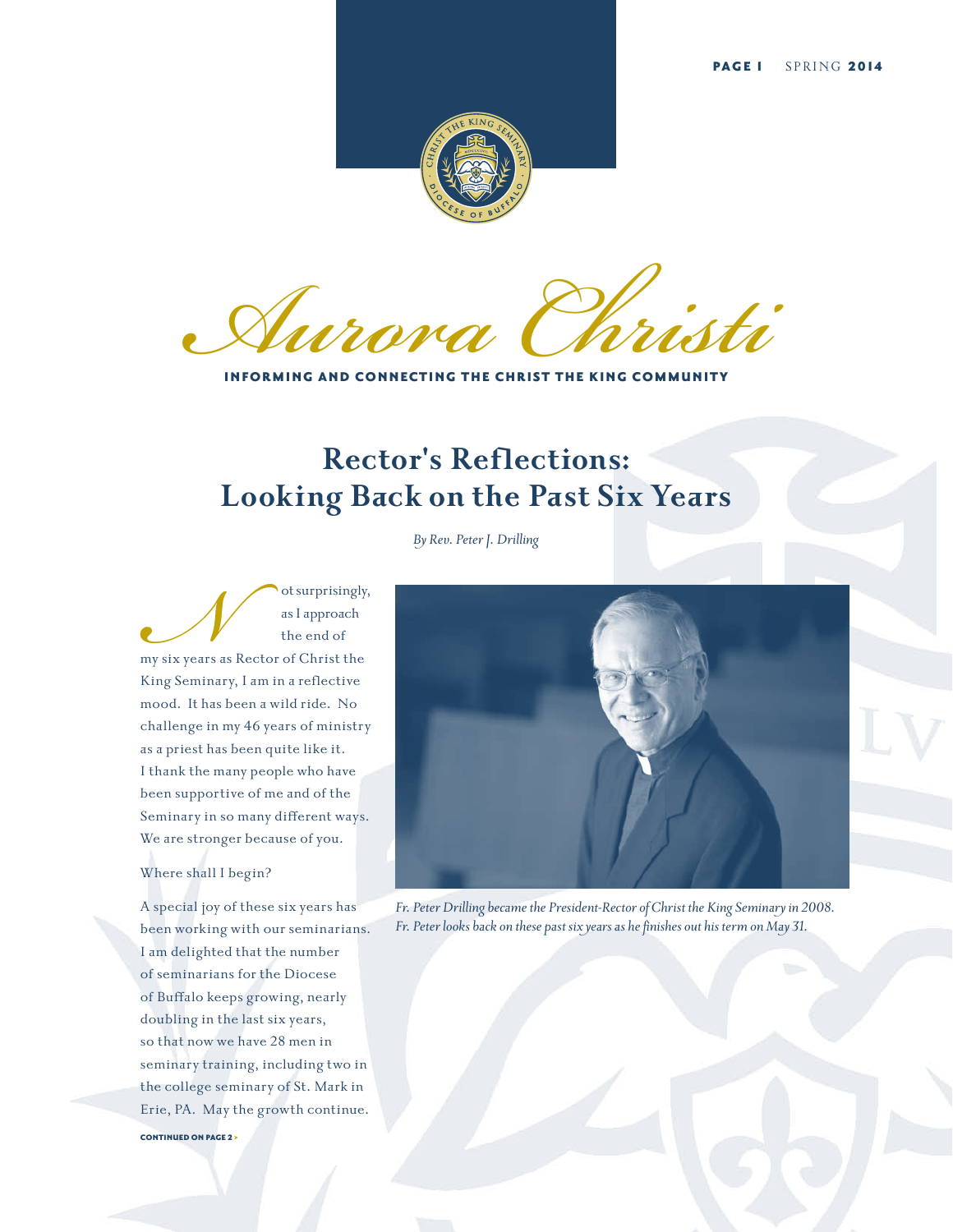### *Aurora Christi* SPRING 2014 PAGE 2

#### < CONTINUED FROM PAGE 1 Reflections

Here I offer kudos to Father Walter Szczesny, who works so tirelessly and with such joyful enthusiasm as the

*I am delighted that the number of seminarians for the Diocese of Buffalo keeps growing.*

#### Vocation Director of the Diocese of Buffalo.

I also am honored to work with our committed, hardworking candidates for the permanent diaconate and the women and men who study as lay ecclesial ministers. Collaborative formation for collaborative ministry is alive and well at Christ the King Seminary and its effectiveness is apparent throughout the diocese. It is a joy

that the Diocese of St. Catharines in Ontario also sends students to Christ the King Seminary. It has been a pleasure to work with Bishop Gerard Bergie, who is a member of the Seminary's Board of Trustees, and the seminarians and other students of that diocese.

Next, let's address the finances. The financial situation became strained shortly after I became Rector, when the world stock market took its deepest plunge since the Great Depression of 1929. But the Board of Trustees and the Seminary faculty and staff all pitched in to keep the Seminary strong. In addition, there have been so many faithful donors, who have helped with their financial support, including in the annual parish appeal, the special events (such as the Merrick Bednar Golf Tournament and the Curé of Ars Awards dinner) and the spring and fall appeals — all have been a great help! Thank you.

Within the last few years another important process took place. I refer to the regular accreditation review. Christ the King Seminary is accredited by two agencies. One focuses on seminaries and



*Ellen Koessler shares a moment with Fr. Drilling at the Curé of Ars Awards Dinner in October 2010.*

theological faculties, the Association of Theological Schools in the United States and Canada. The other attends to all educational institutions at every level, the Middle States Commission on Higher Education. It is a pleasure and a joy to report that both accrediting agencies have renewed full accreditation of Christ the King Seminary.

In August 2012, Bishop Richard J. Malone was installed as Buffalo's Bishop. Upon his arrival in Buffalo, Bishop Malone began to study carefully all that is happening at the Seminary, including the formation of seminarians for the priesthood, the formation of candidates for the permanent diaconate, and the formation of lay women and men

to serve as lay ecclesial ministers in so many various positions throughout the Diocese. Bishop Malone paid many visits to the Seminary in his first months in Buffalo. He saw that the campus is also a marvelous venue for diocesan meetings and retreats and workshops. As someone who has himself served on the faculty of a Seminary, both as professor and academic dean, and as a member of the Board of Trustees of two seminaries, Bishop Malone concluded that Christ the King Seminary is so valuable an asset to the Gospel of Jesus and his Church in Western New York that he wants to be sure that the Seminary continues even more strongly as we head into the future. I am happy to say that the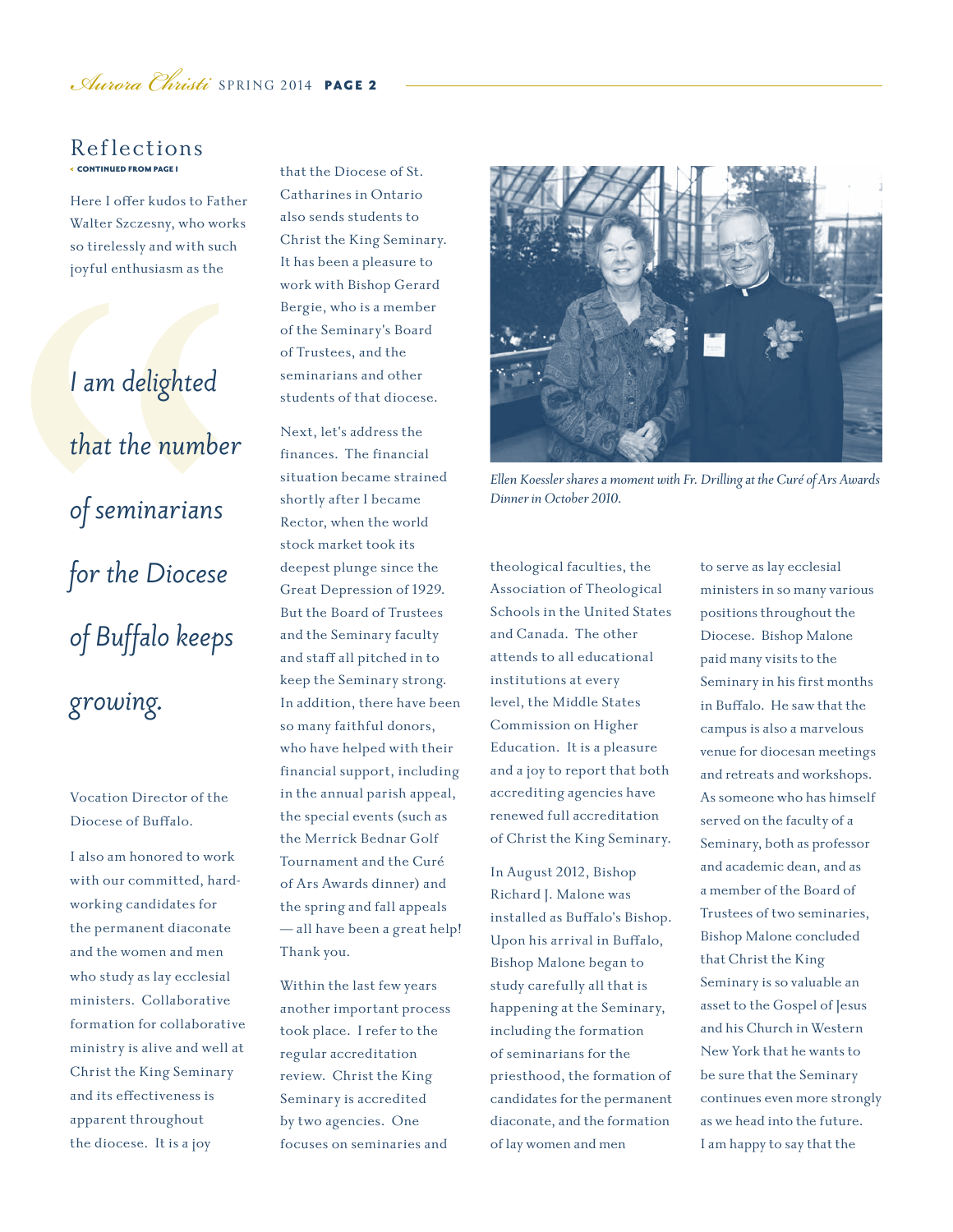Bishop's announcements to this effect at various events have been met with enthusiastic gratitude and support by so many.

And now it is time for me to hand on the baton to Father Joseph Gatto. I know he will lead the Seminary forward with great effectiveness. Many thanks to all for your support and assistance to me and the Seminary during my tenure. Please extend the same hearty support to Fr. Gatto. §



*Fr. Drilling presents the citation from the degree of Doctor of Humane Letters, honoris causa, to John J. Hurley in 2012.*

### *We need your support — to continue*

*our mission of educating our future priests, deacons, and lay ministers. Please watch your mail and give generously to this year's Spring Appeal or donate online at www.cks.edu.*

# PAGE 3 SPRING <sup>2014</sup>*Aurora Christi Answering the Call*

*By Michael Sherry, Executive Director of Operations*

**S** ix years ago Fr. Peter Drilling, a philosopher-<br>theologian and long-time faculty member at<br>Christ the King Seminary, was asked to take up<br>the responsibility for leading our institution during what ix years ago Fr. Peter Drilling, a philosophertheologian and long-time faculty member at Christ the King Seminary, was asked to take up was expected and indeed proved to be one of the most difficult and uncertain periods of time in its more than 150 year history. As anyone who knows Fr. Peter can tell you, it was not a request he relished as he understood, out of the gate, what it would entail. And he was not mistaken in his expectation. Unrelenting demands have regularly intruded upon his gift – his primary calling – to study and to teach others about the love of God in Christ.

Along with many others here at the Seminary, I have watched this man for the past six years bear the cross that his new role placed upon him. Most seminaries in our nation are struggling with vocations and finances; we have been no different. His stress and fatigue were at times palpable. It is no exaggeration to say that his faith, that is, his understanding and love for Christ and his Church, gave him the strength to keep himself and the Seminary moving forward. And because he did, the Seminary will continue with its mission to equip God's people for the work of ministry.

I had the privilege of studying under Fr. Peter back in the 90's. Over the course of these past six years I have had the opportunity of doing so once again, but this time in a different way. Much as the disciples were taught by Jesus, under the pastoral leadership of Fr. Peter I have been able to sit at his feet and observe firsthand the nobility and consistency of his life and actions with the teachings he first imparted to me some two decades ago. From the beginning of his tenure as President-Rector until now, I have been able to watch him exemplify that truth uttered by Jesus, "No one has greater love than this, to lay down one's life for one's friends" (Jn 15:13).

Truly, Fr. Peter has laid aside much of his life for these past six years in order to be obedient to the call placed upon him by his dear friends, the Church. On behalf of the entire Seminary community we offer our most sincere and heart-felt "thank you."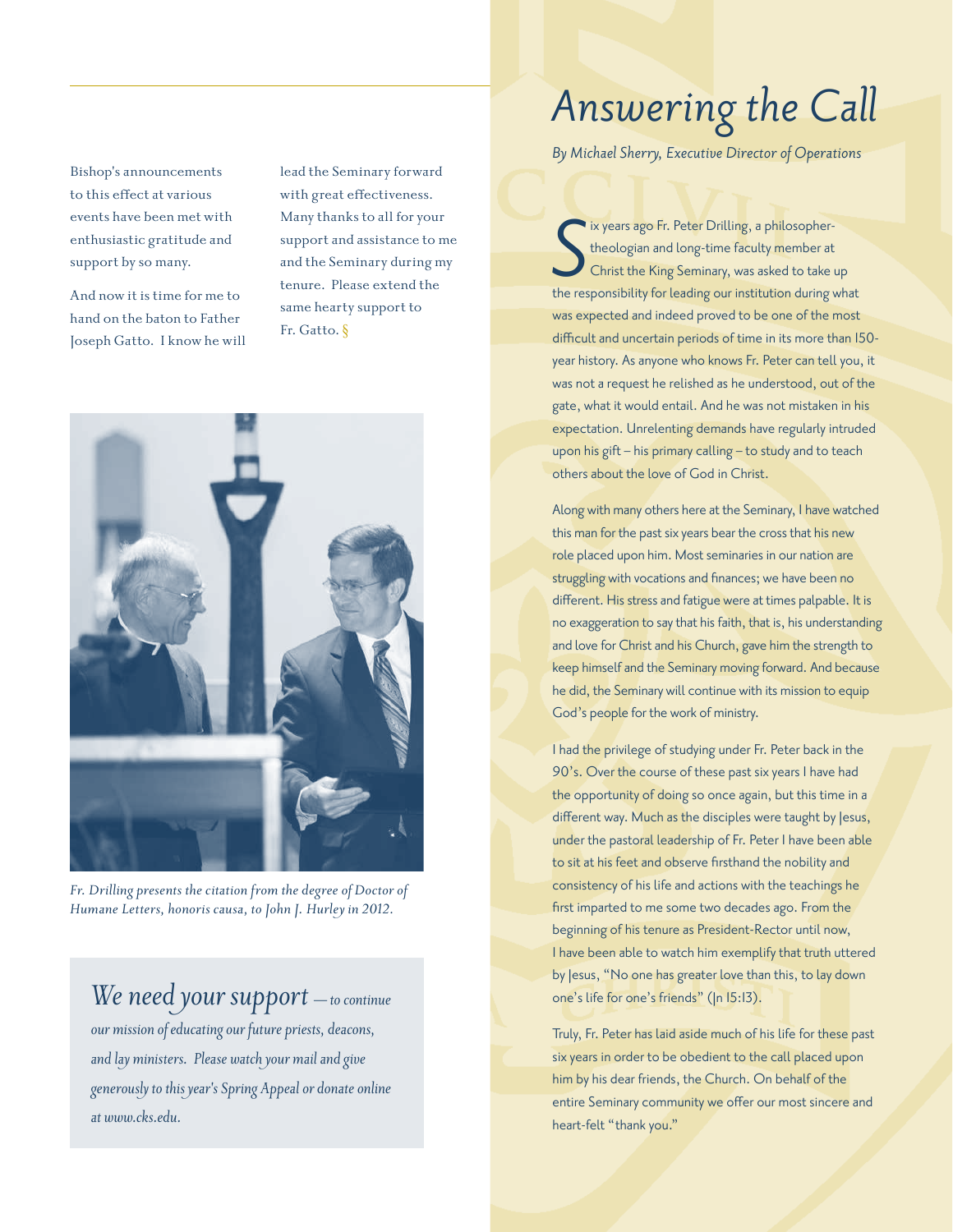## *Looking back and moving forward*

*Catching up with Seminarian Sam Giangreco as his pastoral year comes to a close* 

*By Martin Haumesser*

I fifth n a previous issue of this newsletter, we profiled Sam Giangreco, a seminarian in his fifth year of the Priestly Formation Program at Christ the King Seminary. At that time, Sam had just been assigned to Immaculate Conception Parish in East Aurora for his pastoral year, part of the program that



places the seminarian in fulltime residency at a parish. We recently caught up with Sam to look back on his pastoral year, which ends in May, and to talk about where his priestly journey will lead from here.

"Going into it, I didn't know what to expect, but I was surprised as to how much I was learning and how much growth I needed," Sam says in reflecting on the

pastoral year. "I gained great experiences in teaching the children at the elementary school, and the parishioners have been so warm and welcoming, always giving me incredible, affirmative feedback on how I was doing."

Sam notes that Immaculate Conception pastor Rev. Robert W. Wardenski has been an extremely supportive role model who greatly challenged the seminarian to stretch beyond his comfort zone during the pastoral year. "Father Bob taught me to be a person of the people and encouraged my involvement in the parish," Sam explains. "He offered me ways to be more present to the children and teachers in the school, the parishioners at Sunday liturgies and so forth."

Among his many responsibilities, Sam taught religious education to eighth grade parishioners who attended public school, and he taught courses on the virtues to students in kindergarten through eighth grade in the Immaculate Conception school itself. Sam also continued to present reflections at Wednesday Mass, during what would normally be the priest's homily, and Father Bob was a great help in strengthening the seminarian's preaching skills, pointing him to resources and books for guidance.

In addition, Sam acted as a facilitator for the parish's Good News People Program, a weekly gathering of parishioners who read scriptures, pray together and discuss their faith. Sam says this experience helped him strengthen his leadership skills in the parish setting.

Demonstrating the practical side of the hands-on learning experience of the pastoral year, Sam says his many duties helped him strengthen his time management skills. "I never really kept a calendar before, but I learned quickly how to schedule the many appointments involved with parish life," he says.

When his pastoral year comes to a close, Sam will be working in a hospital or nursing home over ten weeks in the summer, the next step in the Priestly Formation Program known as the Clinical Pastoral Education (CPE). At this writing, he has not yet received the specifics of his CPE assignment. Then in the fall, Sam will return to the Seminary for two more years of study that will include extensive academic studies in all areas of theology, another summer

*The pastoral year offers a (handson) teaching experience that the Seminary* 

#### *cannot.*

assignment, and additional field education experiences, hopefully leading up to Sam's ordination into the priesthood.

 Sam says the pastoral year offers a teaching experience that the Seminary cannot, giving the seminarian a realization of what parish life is really like.

"The Seminary gives you the theological knowledge but it doesn't really click until you hit the ground running at a parish," Sam concludes. "I felt like the new guy in the beginning but now I truly feel I am part of the Immaculate Conception parish family." §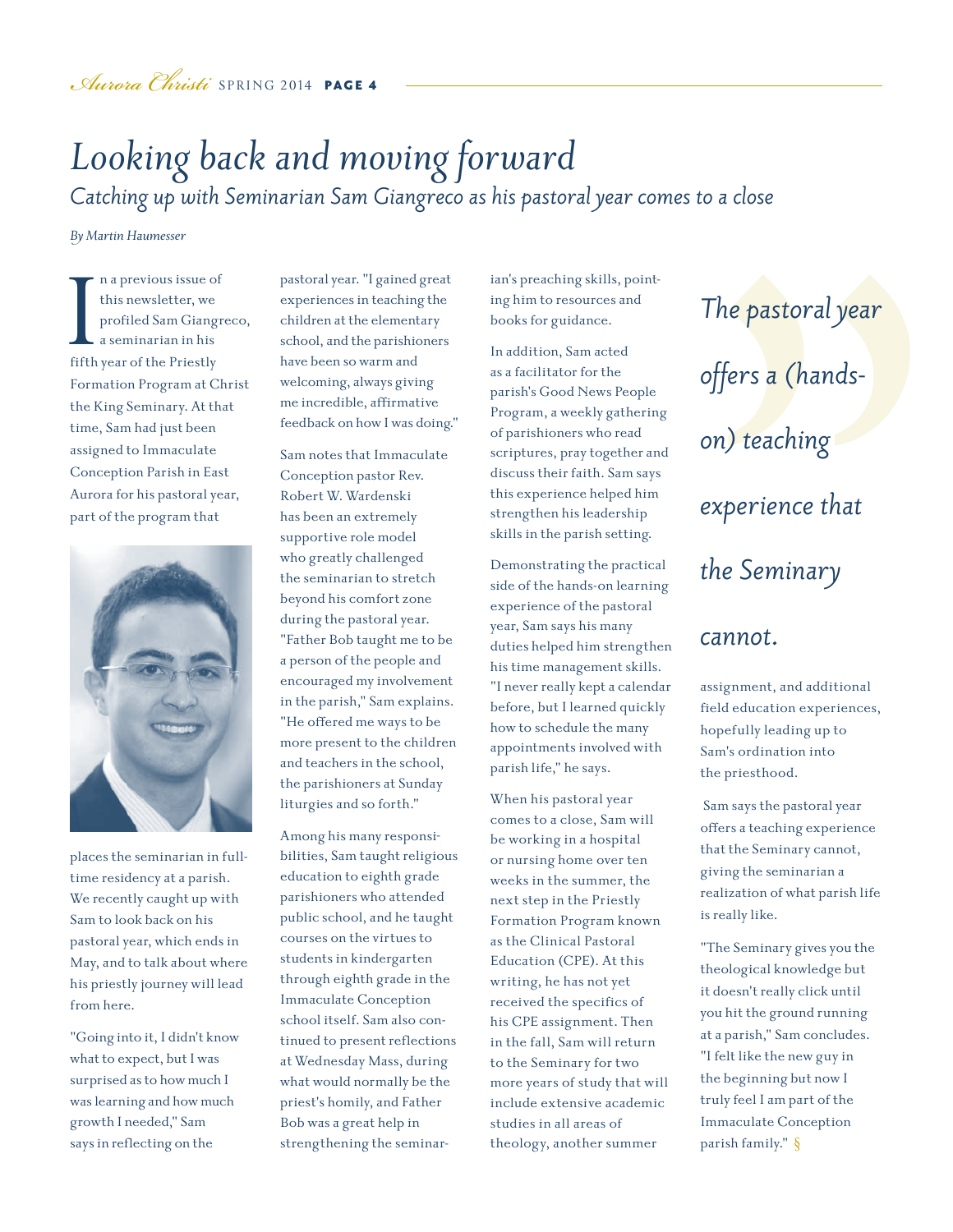

## *Dinner Lecture Series Returns*

#### MAY 21 **MARY OF NAZARETH: A FIRST-CENTURY WOMAN IN GALILEE**

*Presented by Sr. Marion Moeser, OSF* This lecture will present the content of the New Testament that speaks of Mary of Nazareth. Additionally, recent studies on the historical, religious, and cultural background of Jewish women in first-century Galilee will be considered for further insights into the historical woman who was the mother of Jesus and spouse of Joseph. *This event is fragrance-free – no perfumes or colognes, please.*

#### JUNE 11 **VEGETARIAN SPIRITUALITY: IS THERE SUCH A THING?**

*Presented by Msgr. James Wall* Many of us have read about certain benefits of vegetarianism, but what about the spiritual and physiological benefits ? Why would one want to become a vegetarian and how does one go about it? Experience a balanced vegetarian meal and learn more about the growing number of people who have given up meat.

#### JUNE 25 **THE 75 YEARS WAR: PAPAL DIPLOMACY IN THE TWENTIETH CENTURY**

*Presented by Dr. Dennis Castillo* 2014 marks the 100th anniversary of the First World War. This was only the first of a series of conflicts which cost millions of lives and dominated the 20th Century. The lecture will examine the Catholic Church's response, from Pope Benedict XV in World War I to Pope John Paul II and the Cold War.

#### JULY 16 **TWO JOURNEYS TO SAINTHOOD – MODERN PAPAL SAINTS**

*Presented by Deacon Gary Andelora* This lecture will examine the life, ministry and legacy of Popes John XXIII and John Paul II. It will feature a historic review of their rise from humble beginnings to the Holy See. We will examine John XXIII culminating in the call of the Second Vatican Council and John Paul II opening the Church to modern times.

#### JULY 30 **THE SERMON ON THE MOUNT**

*Presented by Deacon Don Weigel* The Sermon on the Mount has been widely regarded as a "blueprint" for Christian life. What do the very familiar Beatitudes mean? What did Jesus mean by "turn the other cheek," to love one's enemies, to not take oaths or to not get angry? How are we to understand the Lord's Prayer, and teachings on fasting, dependence on God, judging others and the "Golden Rule" in the context of the entire Sermon? We will explore the meaning of these teachings and discuss what it means to live them today.

*Dinner lectures are a relaxing way to recharge your faith. All lectures will be held in the Seminary's main dining room. Dinner plus lecture is \$30 per person; lecture only is \$20 per person. Dinner is served at 5:45; lectures are from 6:45–8:30 p.m. To register, call Gayle Angelli at (716) 805-1438. Reservations are required.*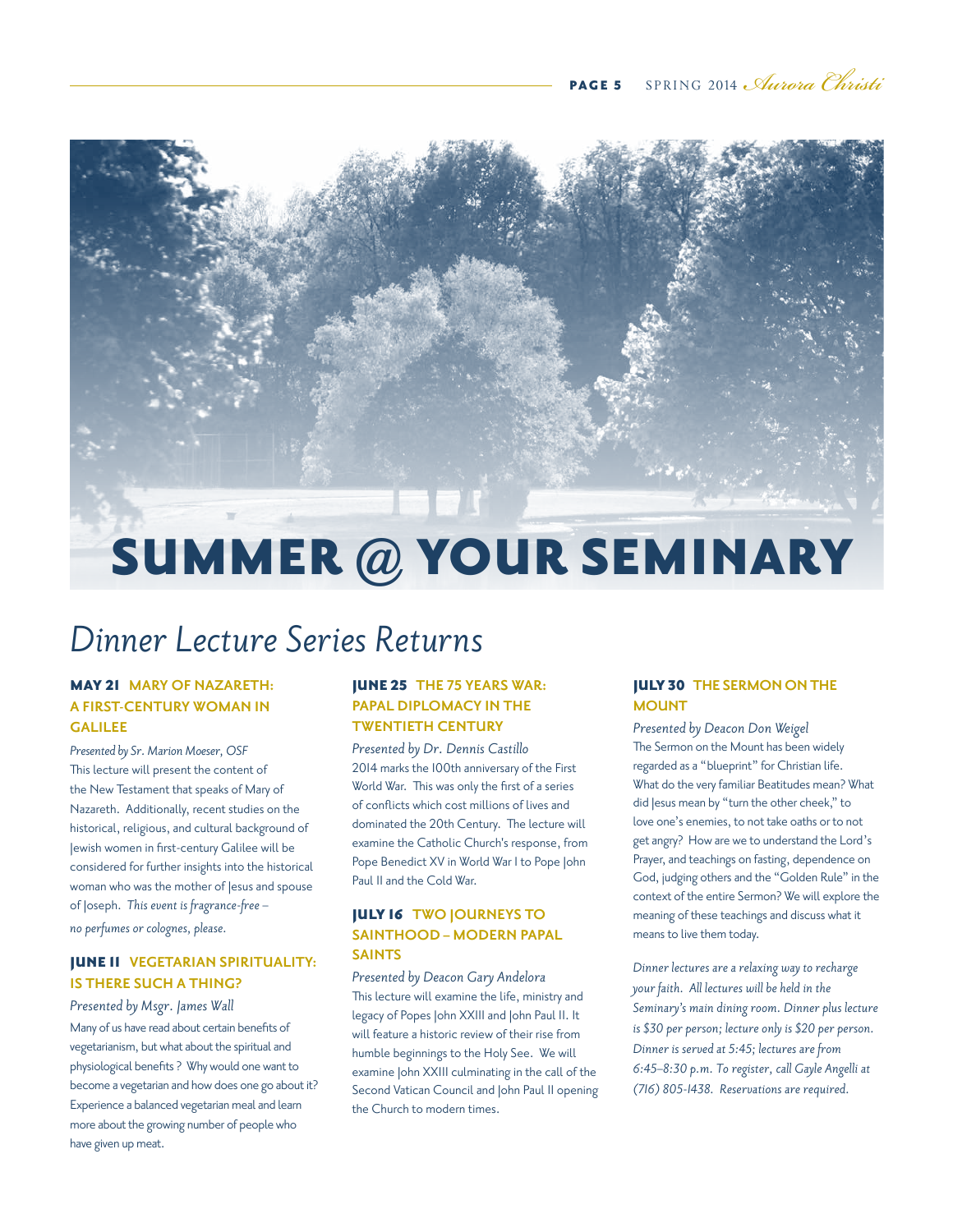## **CKS MATTERS:** *Goings-on at Christ the King*

#### SEMINARIANS TAKE PART IN CATHOLICS AT THE CAPITOL

The Justice & Peace and Spiritual Liturgical Committees conducted a Letters and Liturgy campaign on campus this past March.

For one week, the committees, led by seminarians Andrew Simpson and Rev. Mr. Bryan Zielenieski, had letters available for people to sign that were either in support or against the various issues that were to be presented by the New York State Catholic Conference and others to state representatives on Catholics at the Capital Day on March 19.

Over 90 letters were presented during a Mass in St. John Vianney Chapel on March 12, and those traveling to Albany received a blessing. §

#### RECENT FACULTY ACHIEVEMENTS

#### **Dr. Dennis Castillo**,

Academic Dean and Professor of Church History, presented a paper at the annual meeting of the American Catholic Historical Association in Washington, DC on January 2, 2014. His paper was titled

"British-Vatican conflicts over Maltese episcopal appointments, 1936-1943." §

#### ALUMNI NOTES

In December, 2013, Pope Francis named **Rev. Joseph R. Kopacz**, 63, as Bishop of Jackson, Mississippi. He had been serving as a priest of the Diocese of Scranton and pastor of Holy Trinity Parish, Mt. Pocono, Pennsylvania. Bishop Kopacz received his master's degree from Christ the King Seminary in 1977 and was ordained a priest in that same year. He was ordained and installed as Jackson bishop on February 6, 2014. §

A reunion is being planned for **Wadhams Hall** alumni, their spouses, and former members of the Wadhams Hall staff, August 8-10, 2014 at Wadhams Hall, 6866 State Highway 37, Ogdensburg, New York. Registration and payment must be received by July 21, 2014. For further information, call Rick at (802) 868-4840 or Michel at (802) 233-1638 or email wadhams@ wellspringlearning.com. §

#### **Reverend Robert P.**

**Ricciardi,** class of 1979, passed away on November 17, 2013.



*Seminarians who were preparing to travel to Albany for Catholics at the Capitol Day receive a blessing from Rev. Charles Amico.* 

Rev. Ricciardi was pastor of St. Bridget Church in Cheshire, Connecticut. §

#### SEMINARY RECEIVES BEQUEST FROM ALUMNUS

In 2013, the Seminary was awarded a gift from the estate of **Rev. Joseph M. Brozena**, pastor emeritus of St. Michael the Archangel Church, Old Forge, New York, who died in March 2012. Fr. Brozena, a 1958 graduate, bequeathed \$250,000 to the Seminary. We are deeply grateful for the generous gift from Fr. Brozena, and honor him with membership into the Bishop Timon Society, which recognizes those who have provided the Seminary with lifetime gifts of \$150,000 or more, and the Bishop Leo Smith Society, whose members have provided for the Seminary through planned giving, endowments, and bequests. §

#### STAFF NOTES

**Sister Maureen Boyle, FSSJ**, died on February 12, 2014 at the age of 84. Sr. Maureen was a psychology instructor and formation advisor at the Seminary from the mid-70's to the mid-80's.

#### **Reverend Dr. Roger**

**"Fr. Roger" Haas** died at St. John Kanty Friary, Clifton, New Jersey, on September 6, 2013. He was 72. He was under home-hospice care after a long bout with cancer. Fr. Roger was a professor of Church History and involved in formation ministry at the Seminary from 1992 through 1997.

**Sister M. Tiburtia Gorecki, FSSJ,** passed away on July 31, 2013 at the age of 91. She was a periodicals librarian at the Seminary from 1990 to 2004. Sr. Tiburtia also was a recipient of the Seminary's Curé of Ars award in 1998. §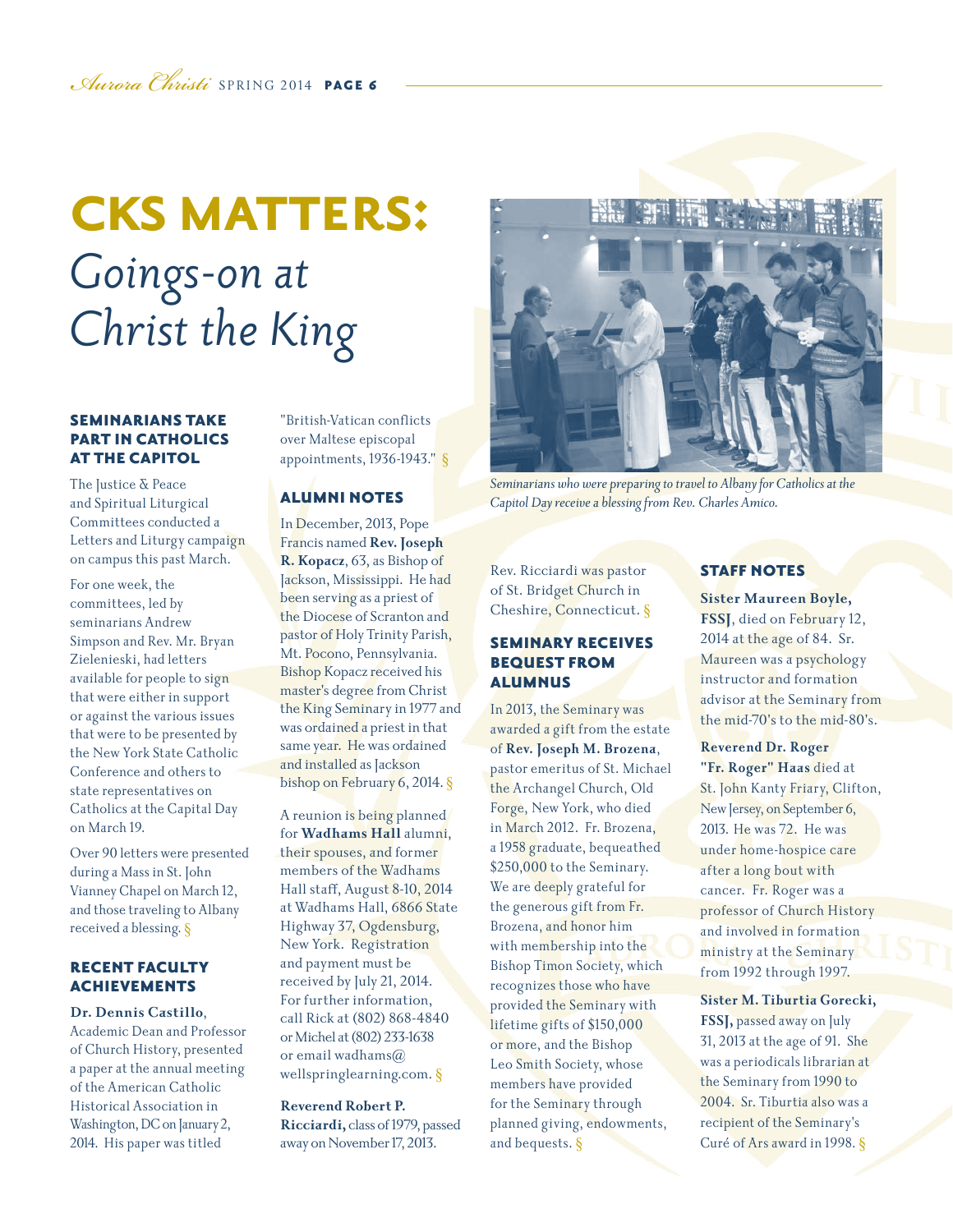## *Bishop Malone Appoints Rev. Joseph Gatto President-Rector of Christ the King Seminary*

ost Reverend Richard J. Malone, Bishop<br>of Buffalo and chairman of the Christ<br>the King Seminary board of trustees,<br>has named the pastor of the largest<br>starish in the Diocese of Buffalo<br>sthe next president-rector of<br>he Semin of Buffalo and chairman of the Christ the King Seminary board of trustees, has named the pastor of the largest

parish in the Diocese of Buffalo as the next president-rector of the Seminary.

On June 1, 2014, Father Joseph C. Gatto will take over the leadership of the seminary, ending his service to the more than 5,400 families of Williamsville's St. Gregory the Great.

"I am extremely confident in Father Gatto's ability to build on the resurgence of the seminary



*Rev. Joseph C. Gatto*

and its primary role as the local center for the formation of men for the priesthood, a hallmark of Father Drilling's tenure as president-rector, which will also be remembered for the growth in the formation of men for the diaconate, and the increasing number of men and women being educated at the seminary for lay ecclesial ministry," Bishop Malone said. "I am grateful for Father Drilling's dedicated service, and I look forward to the future with great anticipation as Father Gatto leads Christ the King Seminary in the development of new initiatives that will strengthen our diocese, our seminary and our parishes."

Father Gatto, who has served at St. Gregory's since 2006, is enthusiastic about his new position. "It is with much excitement and great joy that I accepted the opportunity to minister with such an incredible group of people at Christ the King Seminary," he said. "The history of the Seminary is marked by great accomplishments and I envision that the future will continue to be blessed as we respond to the ever-growing needs of our day to proclaim the Gospel."

Bishop Malone also repeated his steadfast commitment to the Seminary. "I will do all that I can to strengthen the Seminary, ensuring a vibrant future," he said. "It's a great blessing for our diocese to have such a treasure, a place where all Catholic adults can go to enrich their understanding of our own faith, come to know Jesus more intimately, and to know what it means to live out His mission in the world." §



### UPCOMING EVENTS AT YOUR SEMINARY

(All events at Christ the King Seminary in East Aurora, NY unless otherwise noted.)

#### MAY 9, **7:00 pm**

**Commencement** 

**MAY 12** Summer classes begin

MAY 16 Parish Ministry Conference | The Rebuilt Church

**MAY 30** 11th Annual Rev. Merrick Bednar Memorial Golf Tournament | The Links at Ivy Ridge, Akron, NY

JUNE 7, **10:00 am** Ordination to the Priesthood | St. Joseph Cathedral, Buffalo

JUNE 17–19 Diocese of Buffalo Priests Convocation

JULY 6 TO JULY 9/11 Directed Retreat

#### JULY 6-11

Seminar Retreat – "Praying 'The Light of Faith,' The First Encyclical of Pope Francis"

AUGUST 25 Fall Graduate classes begin

SEPTEMBER 8 Fall Continuing Education classes begin

SEPTEMBER 27, **10:00 am** Ordination to the Permanent Diaconate | St. Joseph Cathedral, Buffalo

OCTOBER 2, **6:00 pm** Curé of Ars Awards Dinner | Hyatt Regency, Buffalo